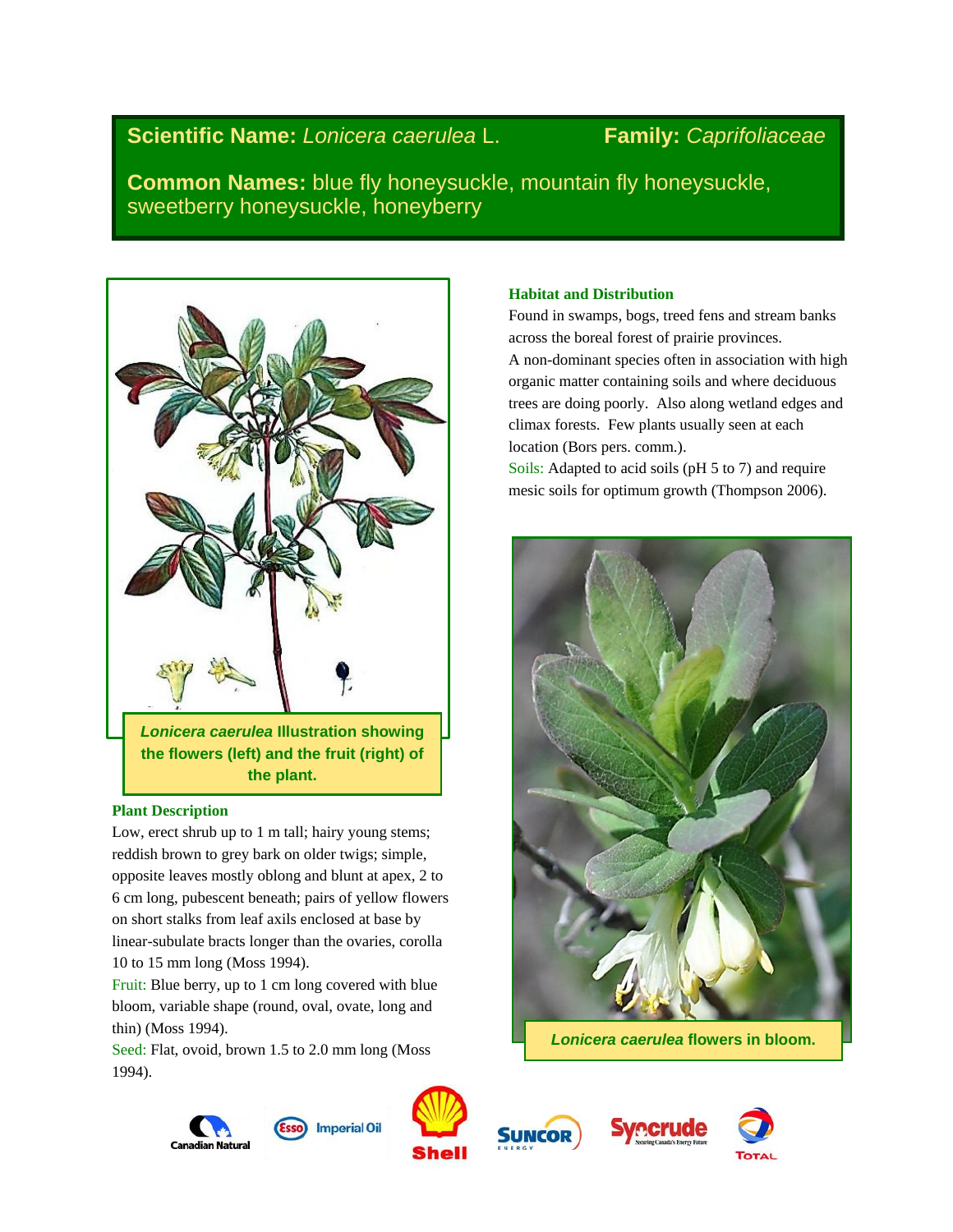Grows in soils with high organic matter (Bors pers. comm.).

Distribution: Circumpolar: British Columbia to California; Alberta to Newfoundland south to Minnesota, Wisconsin, Michigan, Pennsylvania (Moss 1983).



#### **Phenology**

Flowers in May to June (Johnson et al. 1995).

#### **Pollination**

Cross-pollination and limited self-pollination. Honeybees, mason bees (*Osmia lignaria*) and bumblebees are recognized pollinators (Thompson 2006).

#### **Seed Dispersal**

Spread mainly by frugivorous birds (Munger 2005).

#### **Genetics**

2n=18, 36.

#### **Seed Processing**

Collection: Collect fruit by hand. Seed Weight: 0.3929 to 0.6531 g/1,000 seeds (0.5263 g/1,000 seeds average). Fruit/Seed Volume: 1,850 to 3,370 fruit/L, 2,450 fruit/L average (24,500 seeds/L fruit). Fruit/Seed Weight: 3,410 to 5,880 fruit/kg, 3,940 fruit/kg average (43,500 seeds/kg fruit). Average Seeds/Fruit: 10 seeds/fruit. Harvest Dates: Late July.

Cleaning: Place fruit for a few hours in small polyethylene bag in aqueous solution containing several drops of pectinase enzyme. Massage softened fruit in bag until well disintegrated, and then decant solution containing mashed fruit (a second or third rinsing and decanting may be necessary). The seeds, being heavier, drop to the bottom of the container free of fruit tissues (Thompson 2006).

Longevity: Germination percentages drop after one year of storage (Smreciu and Gould 2009).

#### **Propagation**

Natural Regeneration: By seeds.

Germination: Smreciu et al. (2006) obtained 61% germination after 30 days with fresh seeds and 21% after 30 days with one year old seeds. Pre-treatment: Four weeks cold stratification. Micro-propagation: Can be propagated by tissue culture. Adding diluted mineral supplies to the microcuttings increases the root systems by allowing more root elongation. Continuous auxin treatments accelerate the induction of rooting and produce more primary roots (and possibly larger ones) and more lateral root branches (Karhu 1997). Micro-propagation leads to high health status and multiplication rates (Dziedzic 2008). Higher root and shoot mass was attained in a study by Dziedzic (2008) when acclimatization took place in peat medium with Agro-AquaGel<sup>®</sup> supplements. Softwood cuttings provide satisfactory results

#### **Aboriginal/Food Uses**

(Dziedzic 2008).

Food: Fruit are eaten fresh, are very high in vitamin C content and possess antioxidant properties. Medicinal: Used in cardiovascular disease therapy, reduces blood pressure, and can have curative effects for malaria and gastrointestinal diseases (Thompson 2006).











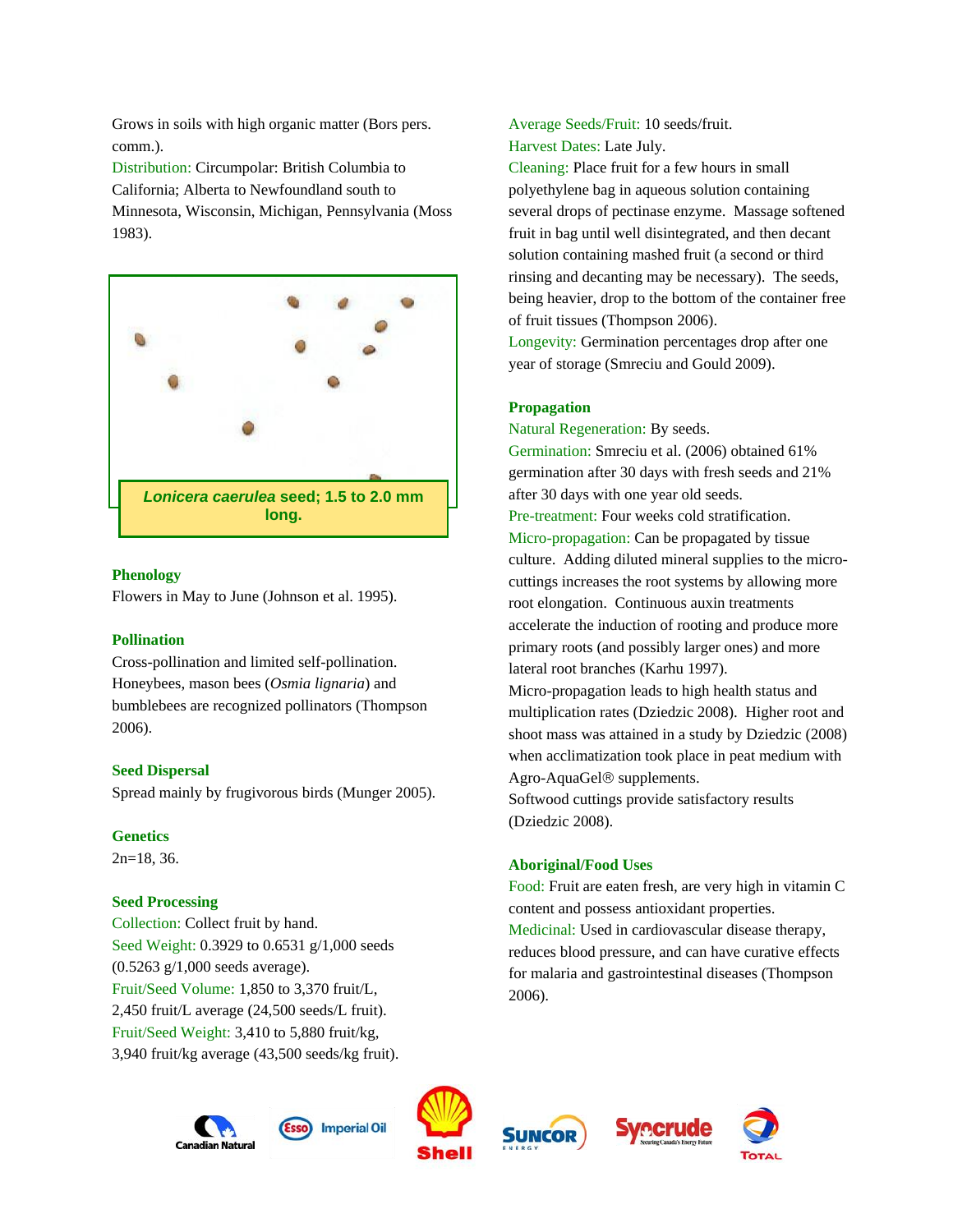#### **Wildlife/Forage Usage**

Wildlife: Early ripening berries may be food source for birds and mammals (Bors pers. comm.).



#### **Commercial Resources**

Availability: Not available commercially must be wild harvested.

Cultivars: Numerous horticultural cultivars are known but none are suitable for reclamation purposes. Uses: Ornamental shrub, a potential new berry crop. Fruit are used in Japan for making juice, assorted candies, jam, jelly, gelatin, ice cream, yogurt, fruit cake, tarts, soda pop, wine, canned fruit, tea, berry bars, chewing gum (Thompson 2006).

#### **Notes**

*Lonicera caerulea* is listed as 99% intact (less occurrences than expected) in the Alberta oil sands region (Alberta Biodiversity Monitoring Institute 2014).

In Siberia, northern China, Hokkaido, and the northern island of Japan, where the edible-fruited subspecies are native, large quantities of berries are wild collected by local people. However, here in North America blue honeysuckle have inferior quality fruit. For this reason, the berry has not been a point of interest for fruit researchers or consumers here (Thompson 2006). Work is currently being done at the University of



**Canadian Natura** 



**Imperial Oil** 

Saskatchewan on developing a gene bank of blue honeysuckle and breeding Canadian plants with those collected from Japan and Russia.

#### **Photo Credits**

Photos: Wild Rose Consulting, Inc. Line Diagram: Pierre-Joseph\_Redouté @Wikimedia commons.

#### **References**

Alberta Biodiversity Monitoring Institute, 2014. The status of biodiversity in the oil sands region of Alberta. Alberta Biodiversity Monitoring Institute, Edmonton, Alberta. 47 pp. [http://www.abmi.ca/FileDownloadServlet?filename=](http://www.abmi.ca/FileDownloadServlet?filename=The%20Status%20of%20Biodiversity%20in%20the%20Oil%20Sands%20Region%20of%20Alberta_2014_Supplemental%20Report.docx&dir=REPORTS_UPLOAD) [The%20Status%20of%20Biodiversity%20in%20the%](http://www.abmi.ca/FileDownloadServlet?filename=The%20Status%20of%20Biodiversity%20in%20the%20Oil%20Sands%20Region%20of%20Alberta_2014_Supplemental%20Report.docx&dir=REPORTS_UPLOAD) [20Oil%20Sands%20Region%20of%20Alberta\\_2014\\_](http://www.abmi.ca/FileDownloadServlet?filename=The%20Status%20of%20Biodiversity%20in%20the%20Oil%20Sands%20Region%20of%20Alberta_2014_Supplemental%20Report.docx&dir=REPORTS_UPLOAD) [Supplemental%20Report.docx&dir=REPORTS\\_UPL](http://www.abmi.ca/FileDownloadServlet?filename=The%20Status%20of%20Biodiversity%20in%20the%20Oil%20Sands%20Region%20of%20Alberta_2014_Supplemental%20Report.docx&dir=REPORTS_UPLOAD) [OAD](http://www.abmi.ca/FileDownloadServlet?filename=The%20Status%20of%20Biodiversity%20in%20the%20Oil%20Sands%20Region%20of%20Alberta_2014_Supplemental%20Report.docx&dir=REPORTS_UPLOAD) [Last accessed June 16, 2014].

Bors, B., 2009. University of Saskatchewan Fruit Breeding Program. Sabbatical to collect *Lonicera caerulea,*(blue honeysuckles) across Canada. Personal communication.

Dziedzic, E., 2008. Propagation of Blue Honeysuckle (*Lonicera caerulea* var. *kamtschatica* Pojark.). Journal of Fruit and Ornamental Plant Research 16: 93-100.

[http://www.insad.pl/files/journal\\_pdf/journal\\_2008/fu](http://www.insad.pl/files/journal_pdf/journal_2008/full10%202008.pdf) [ll10%202008.pdf](http://www.insad.pl/files/journal_pdf/journal_2008/full10%202008.pdf) [Last accessed June 12, 2013].

Johnson, D., L. Kershaw, A. MacKinnon and J. Pojar, 1995. Plants of the Western Boreal Forest and Aspen Parkland. Lone Pine Publishing and the Canadian Forest Service. Edmonton, Alberta. 392 pp.

Karhu, S.T., 1997. Rooting of blue honeysuckle microshoots. Plant Cell, Tissue and Organ Culture 48: 153-159.

Moss, E.H., 1983. Flora of Alberta. A manual of flowering plants, conifers, ferns, and fern allies found growing without cultivation in the province of Alberta, Canada. 2nd edition. University of Toronto Press, Toronto Ontario. p. 513.